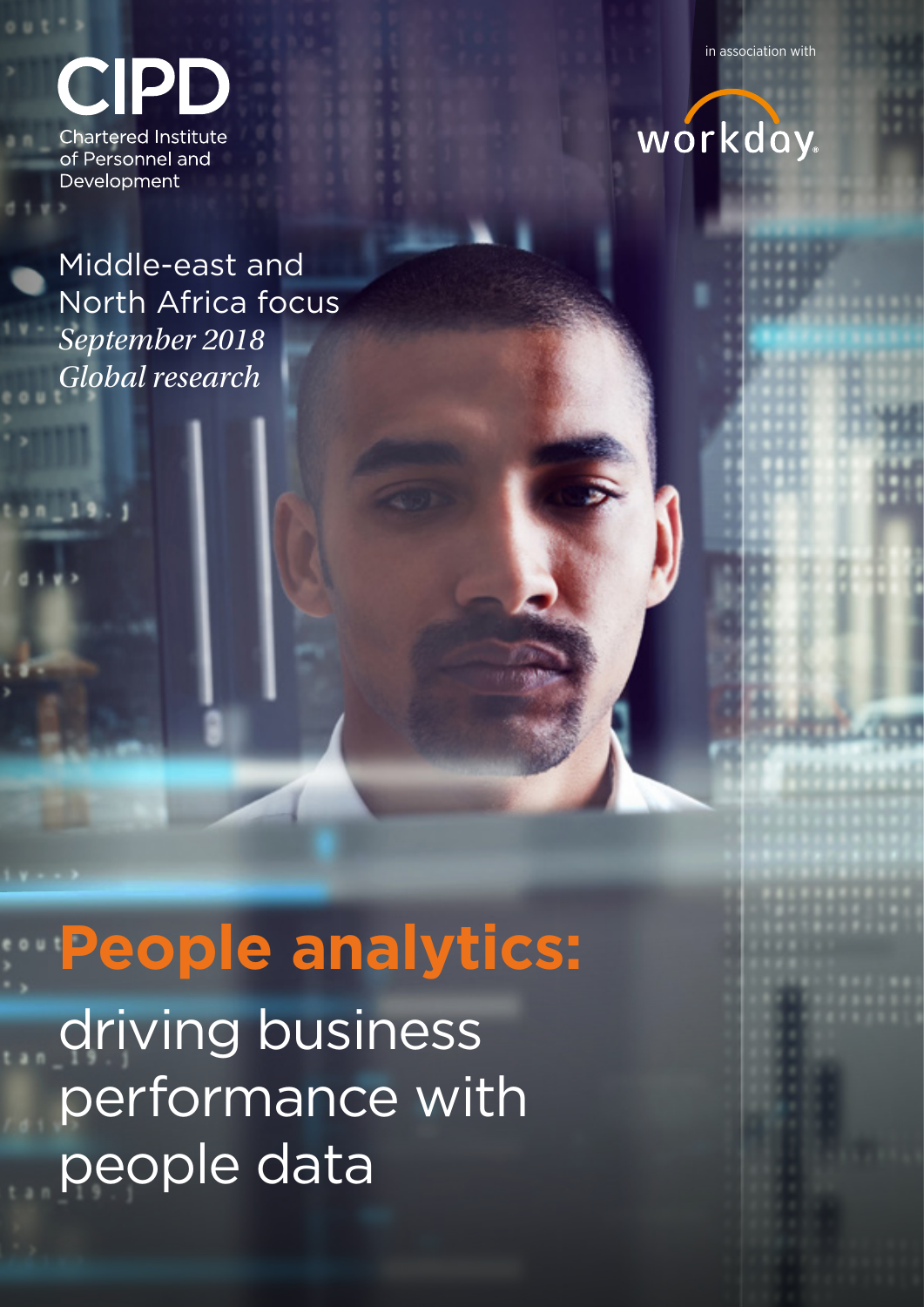The CIPD is the professional body for HR and people development. The not-for-profit organisation champions better work and working lives and has been setting the benchmark for excellence in people and organisation development for more than 100 years. It has 150,000 members across the world, provides thought leadership through independent research on the world of work, and offers professional training and accreditation for those working in HR and learning and development.

Workday is a leading provider of enterprise cloud applications for finance and human resources. Founded in 2005, Workday delivers financial management, human capital management, and analytics applications designed for the world's largest companies, educational institutions, and government agencies. Organisations ranging from medium-sized businesses to Fortune 50 enterprises have selected Workday.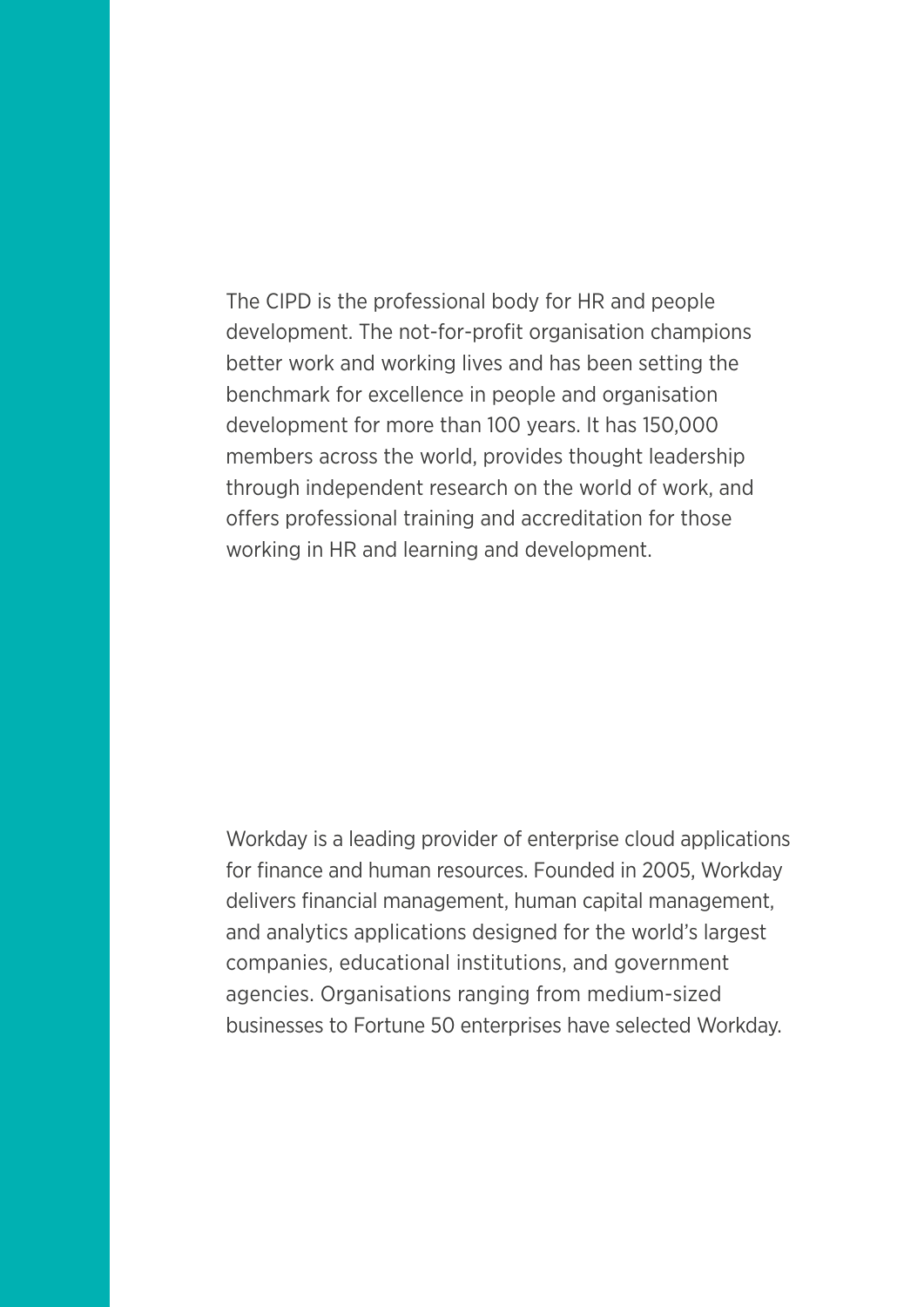### Middle-east and North Africa focus

### **People analytics: driving business performance with people data**

### **Contents**

|   | Introduction                                              | $\overline{2}$ |
|---|-----------------------------------------------------------|----------------|
| 2 | People analytics culture and access to data               | $\overline{2}$ |
| 3 | Professional perspectives on data use                     | 3              |
| 4 | Confidence and capability                                 | $\overline{4}$ |
| 5 | Half of MENA HR professionals have access to data science | 5              |
| 6 | Value of people analytics                                 | 6              |
|   | Using data to manage risk                                 | $\overline{7}$ |
| 8 | The impact of AI and automation                           | 8              |
| 9 | Conclusions                                               | 9              |

### **Acknowledgements**

This report was written by Edward Houghton, Senior Research Adviser: Human Capital and Governance, CIPD, and Melanie Green, Research Associate, CIPD.

We'd like to thank Tasha Rathour, Ian Neale and the team at YouGov for their help in designing and running the survey instrument, as well as a number of experts for their insights and guidance, including Andy Charlwood, Max Blumberg and Andrew Marritt.



We'd also like to thank Workday for their ongoing interest in this important agenda. Without their support, this research would not have been possible.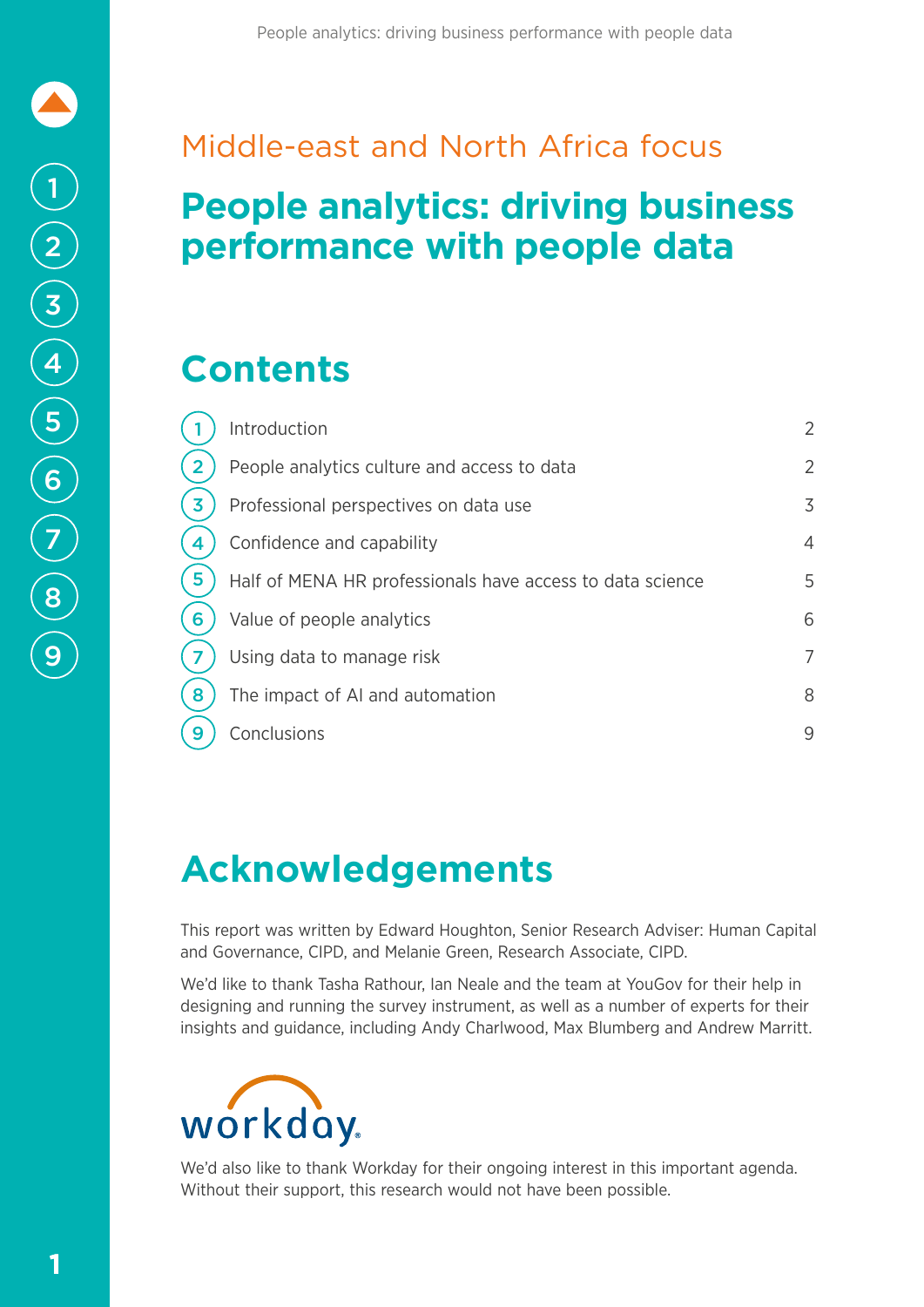# 1 **Introduction**

The CIPD report, in association with Workday, *People Analytics: Driving business*  performance with people data,<sup>1</sup> uses global data collected from the UK, US, Middle East and North Africa (MENA), and South-east (SE) Asia to explore multiple professional perspectives on people data and people analytics.

People analytics is a growing agenda for organisations, particularly given the rise of workplace technology that is now able to track individuals' behaviours and provide deeper insights into their performance, productivity and well-being. The use of data in organisations to drive business and employee outcomes is expected to continue as technology further influences the world of work, and more stakeholders including investors and prospective employees show interest in people data.

This summary report provides a spotlight on MENA, and explores how MENA professionals from HR, finance and other business backgrounds use and value people data.<sup>2</sup>

We find that HR capability and confidence in conducting analytics is stronger in MENA than other regions (specifically the UK and the US), and have a higher proportion of respondents operating in a stronger analytics culture than UK and US professionals. However, there should still be a focus on improving capability and value with people data, especially when it comes to ensuring other stakeholders trust the people data they receive.

### 2 **People analytics culture and access to data**

We found that half of MENA respondents report that they have access to workforce data (50%), with 34% using this data daily. MENA HR professionals are most likely to identify themselves as analysts and producers of workforce/people data (35%).

Almost half of HR MENA respondents said they use people data daily to make decisions (44%), compared with 39% of non-HR respondents in this region.

When it comes to analytics culture, 52% of MENA respondents report that their organisation has a strong analytics culture, compared with 48% in a weak analytics culture.<sup>3</sup>



### **Figure 1: MENA people analytics culture (%)**

Base: MENA respondents (n=643)

<sup>1</sup> Available at www.cipd.co.uk/knowledge/strategy/analytics/people-data-driving-performance

<sup>2</sup> Base n=643, HR 28%, finance 25%, other professionals (such as marketing, sales procurement) 47%

<sup>&</sup>lt;sup>3</sup> This refers to the way organisations use and value analytics; and is measured using items such as: do management speak about the value of data and transparency, and is data actively sought out?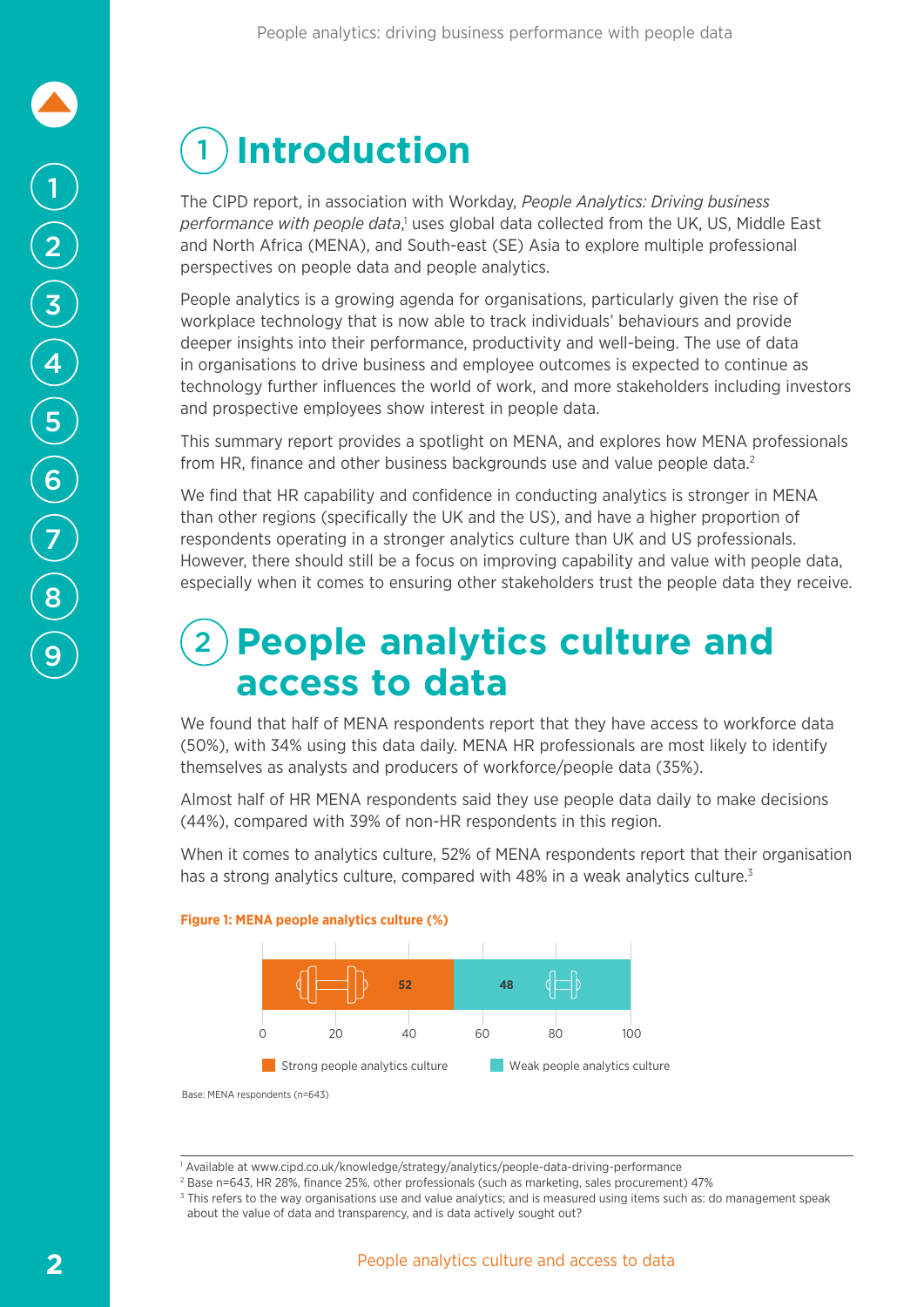#### **Regional differences**

SE Asia and MENA respondents have similar access to data (54% versus 50%), but 34% of MENA respondents indicate they use this data daily, compared with 24% of SE Asia respondents. MENA respondents report similar levels of data access to workforce data as UK respondents (57%), but only 17% of UK respondents use this daily compared with 34% of MENA respondents.

MENA respondents are more likely to identify themselves as analysts and producers of workforce data than UK and US respondents, who are more likely to identify as analysts and consumers of workforce data. While more UK respondents report having access to workforce data, a higher proportion of MENA respondents report being producers and analysts of data.

Analytics culture is similar for MENA and SE Asia respondents. However, MENA respondents are much more likely to work in an organisation with a strong analytics culture (52%), compared with just over a third of UK respondents (35%) and US respondents (34%).

### **(3) Professional perspectives on data use**

The study also investigated HR's reputation as a data-driven function. Overall, MENA HR professionals have the most positive outlook of the analytics skills of the profession, with 60% of HR professionals in this region agreeing that the HR team had demonstrable numerical skills, compared with 51% of finance and 45% of other professionals. When it comes to HR team expertise in using people data, HR and finance had a similar perspective (59% and 57% agreeing this was the case respectively). However, other professions were less likely to agree (46%) that the HR team in their organisation are experts at using people data.



#### **Figure 2: Professional perspectives on HR people data skills (% agree)**

Base: MENA HR (n=182); MENA finance (n=158); MENA other (n=303)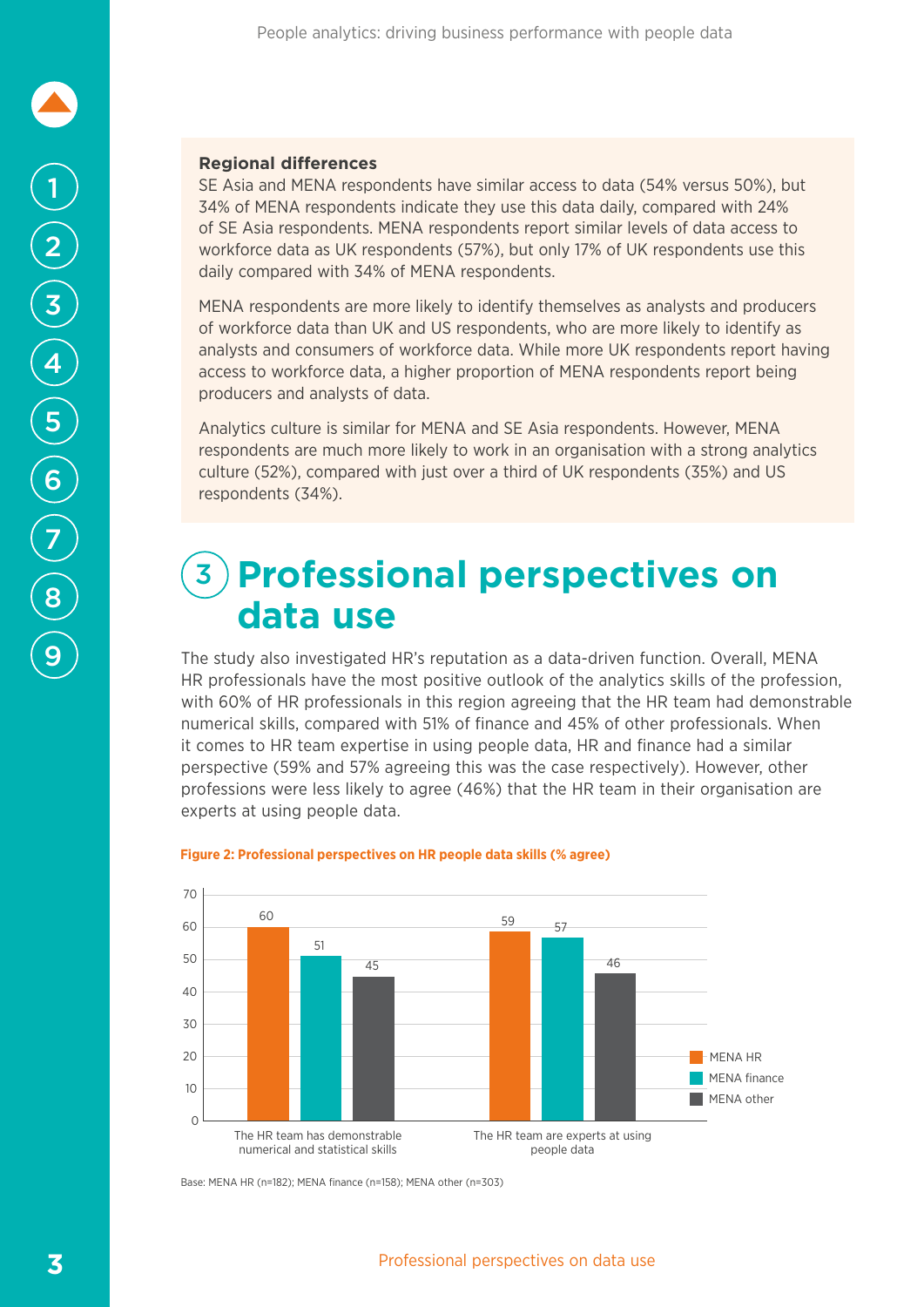# 1 2 3 4 7 5 8 6 9

#### 4 Confidence and capability numerical and statistical skills The HR team are experts at using l cal

Overall, MENA respondents report higher confidence using people analytics than the global average, but as with all regions, confidence and use of data lags when it comes to more advanced techniques. Fifty-four per cent of MENA HR respondents report frequently using basic data analysis, compared with the 37% that undertake more advanced techniques such as structural equation modelling.

#### **Figure 3: MENA confidence conducting analytics<sup>4</sup> (%)**



Base: global HR basic analytics (n=1,160); global HR intermediate analytics (n=1,045); global HR basic multivariate (n=856); global HR advanced multivariate (n=735); MENA HR basic analytics (n=167); MENA HR intermediate analytics (n=158); MENA HR basic multivariate (n=147); MENA HR advanced multivariate (n=140)

Confidence in basic data analysis is also high, with 71% of MENA HR professionals reporting that they are confident in using these techniques. Over half (54%) were confident undertaking more advanced analysis, compared with the 37% who frequently use this type of analysis.

### **Regional differences in confidence and capability**

There are marked differences in data use across regions, with MENA respondents more likely to be frequently using all types of analysis than UK and to some extent US respondents. MENA respondents report similar levels of confidence and capability as SE Asia respondents.

There are less marked differences in confidence levels for basic data analysis, which are high for UK respondents, with 76% of UK and US respondents and 66% of SE Asia HR respondents reporting confidence with these techniques.

<sup>4</sup> Item adapted from Levenson, A. (2011) *Using targeted analytics to improve talent decisions.* Centre for Effective Organisations.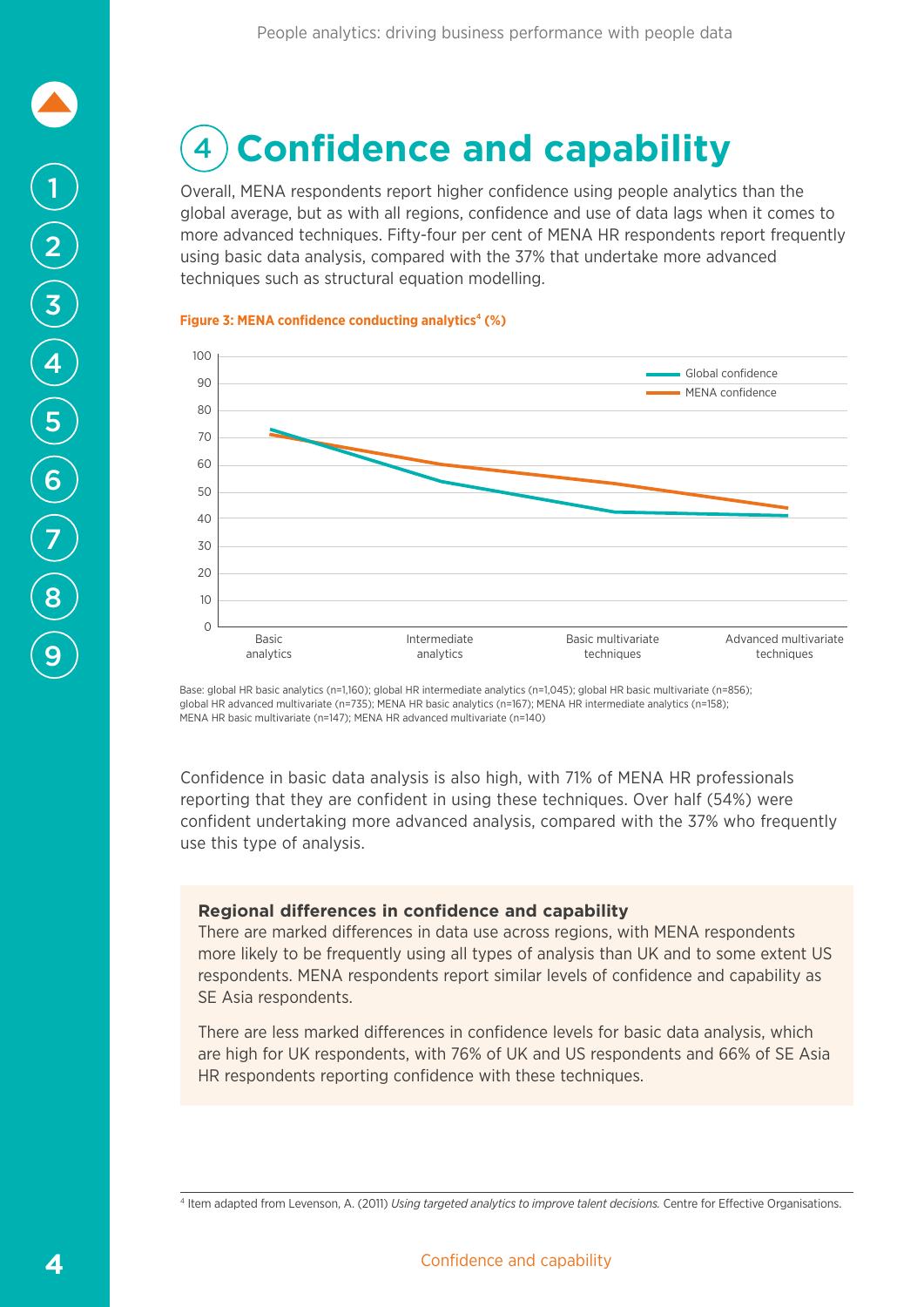

### 5 **Half of MENA HR professionals have access to data science**

With relatively high confidence in people analytics, are MENA respondents less likely to outsource data science? We find that this isn't the case, with around half of MENA respondents indicating that their HR team has access to data scientists with HR knowledge (47%). Similarly, 46% agree that data scientists and/or HR analysts are available to their HR team.

Over half agree that their HR team has the right skills to handle large datasets (51%), and that their HR team is able to tackle business issues using analytics data (47%).

#### **Regional differences in access to data science**

Forty-seven per cent of MENA respondents agree their HR team has access to data scientists. SE Asia and MENA are largely comparable in this area, with 47% of SE Asia professionals agreeing with this. However, the UK and US have far lower access to data scientists, with just 20% of UK and 24% of US respondents reporting this.

A similar trend is apparent for all items, with just over half of MENA respondents (51%) indicating their HR team has the right skills to handle large datasets, compared with just 28% of US and 27% of UK respondents agreeing with this, suggesting that HR data capability isn't associated with less outsourcing.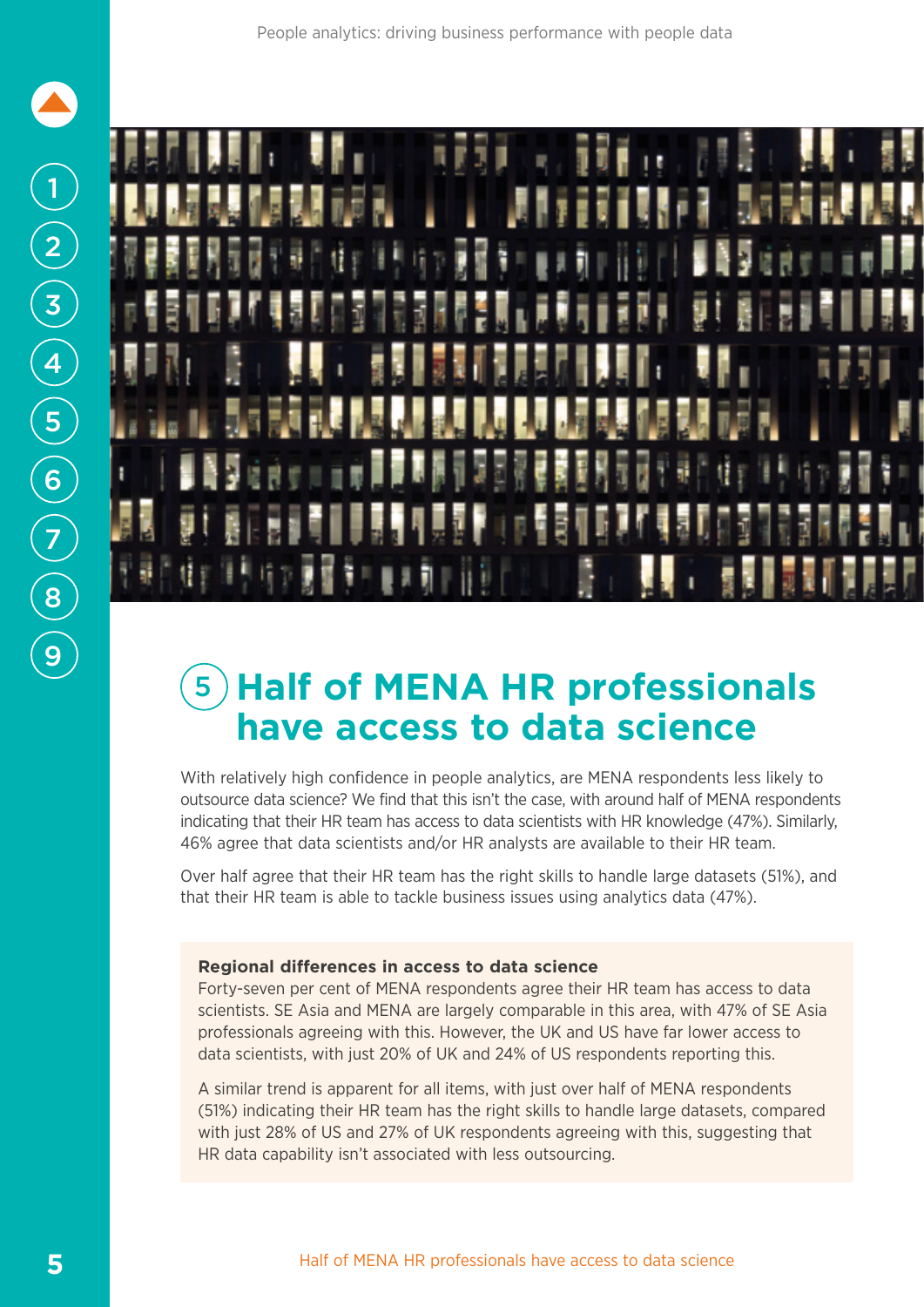# 1 2 3 <sup>4</sup> 7 5 8 6 9

## 6 **Value of people analytics**

The survey investigated non-HR perspectives on the value of people analytics to understand if and how people analytics is adding value to those in the business with which HR partners. Finance and other professionals in this region report that they receive value from analytics, with seven in ten respondents in MENA (70%) reporting that the HR data and analytics they receive aids decision-making. A further 62% are able to use this data to influence working practices.





In addition, 68% report that they are able to seek advice from internal experts when it comes to analytics. However, over half (57%) also agree that the predictions made by HR analytics are 'too good to be true' and don't trust them.

### **Regional differences in the value of people analytics**

to influence and make decisions than UK non-HR respondents. Sixty-two per cent of MENA respondents use findings from data and analytics to influence change in be considered a conclusive finding). Non-HR respondents from MENA are more likely to be using HR data and analytics working practices, compared with 39% of UK non-HR respondents, and 34% of US respondents (although it should be noted the US sample size is small and shouldn't

predictions are too good to be true, so they don't trust them. Two in ten UK non-HR with almost six in ten MENA respondents (57%). SE Asia respondents also indicate However, respondents in MENA are also more likely to agree that workforce respondents indicate that such predictions are too good to be true (19%), compared a similar perception, with 56% of SE Asia non-HR respondents agreeing workforce predictions are too good to be true.

decision-making, the perceived trustworthiness of that data is somewhat lower than While MENA respondents are more likely to have access to data and use it in their UK and US counterparts.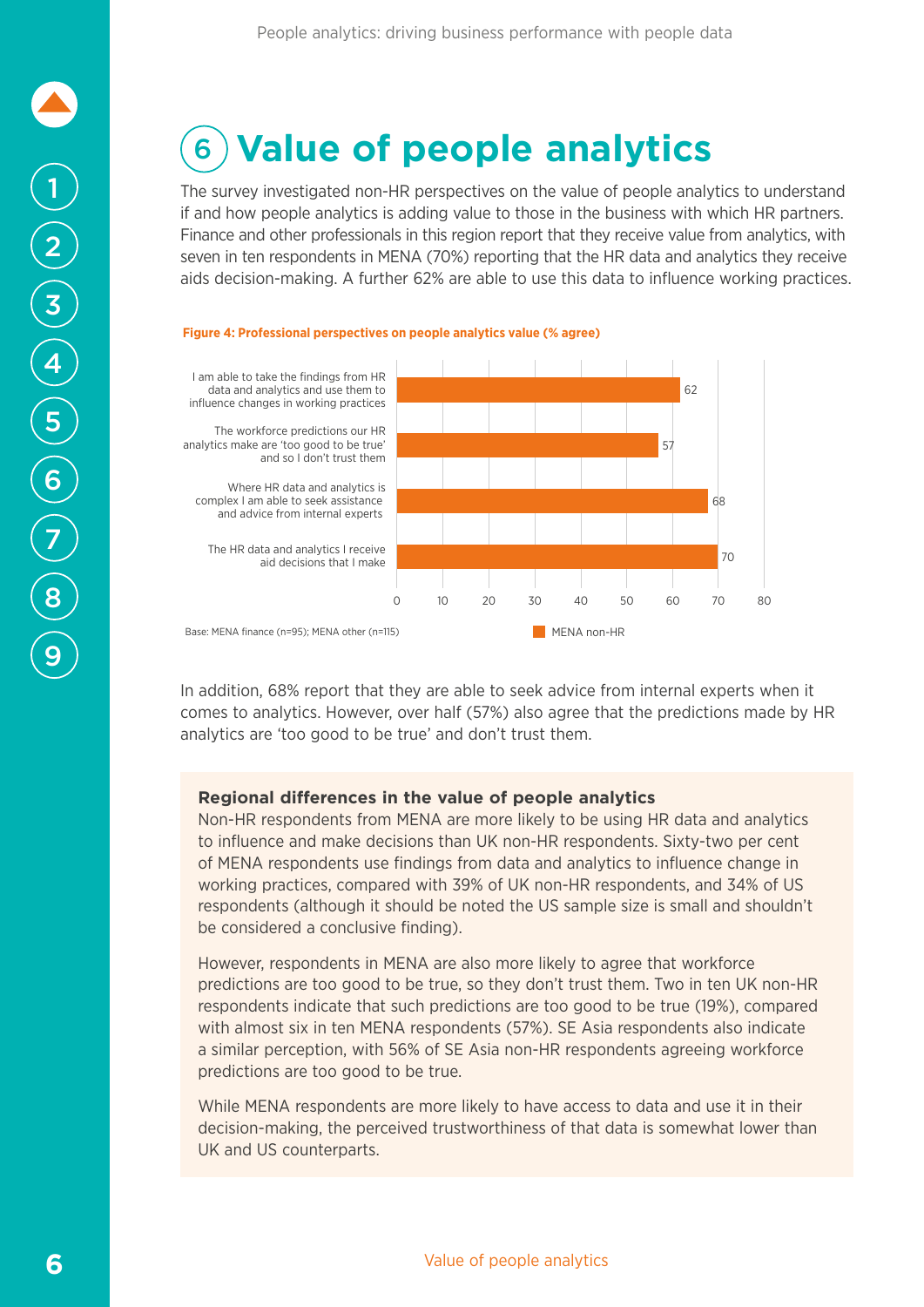### **7) Using data to manage risk**  $\overline{\phantom{a}}$

When it comes to managing workforce risks, MENA HR respondents feel they are most effective<sup>5</sup> at managing risks associated with physical health and safety (77%), unethical practices by employees (75%) and workforce planning (74%). They report being least effective at managing risk due to industrial action (57%).



66% agree they are confident that their organisation adequately protects workforce data. agreeing that their organisation has a joined-up approach to data protection. A further Overall, MENA respondents have a largely positive perception of data protection, with 63% 64% agree that their information technology/systems enable effective data protection, and

This positive view is consistent across professional perspectives, with 65% of MENA HR agreeing their information technology systems enabled effective data protection. professionals, 64% of MENA finance professionals and 63% of MENA 'other' professionals

### **Regional differences in data and risk management**

MENA respondents are less confident in managing the risks related to psychological health than some other regions, with 28% reporting not being effective in managing of artificial intelligence and/or this risk, compared with 14% of UK respondents and 11% of SE Asia HR respondents.

Data protection across regions is largely consistent, although US respondents have the least positive view of data protection in their organisation.

<sup>5</sup> Percentage selecting 'effective a great deal' or 'to some extent'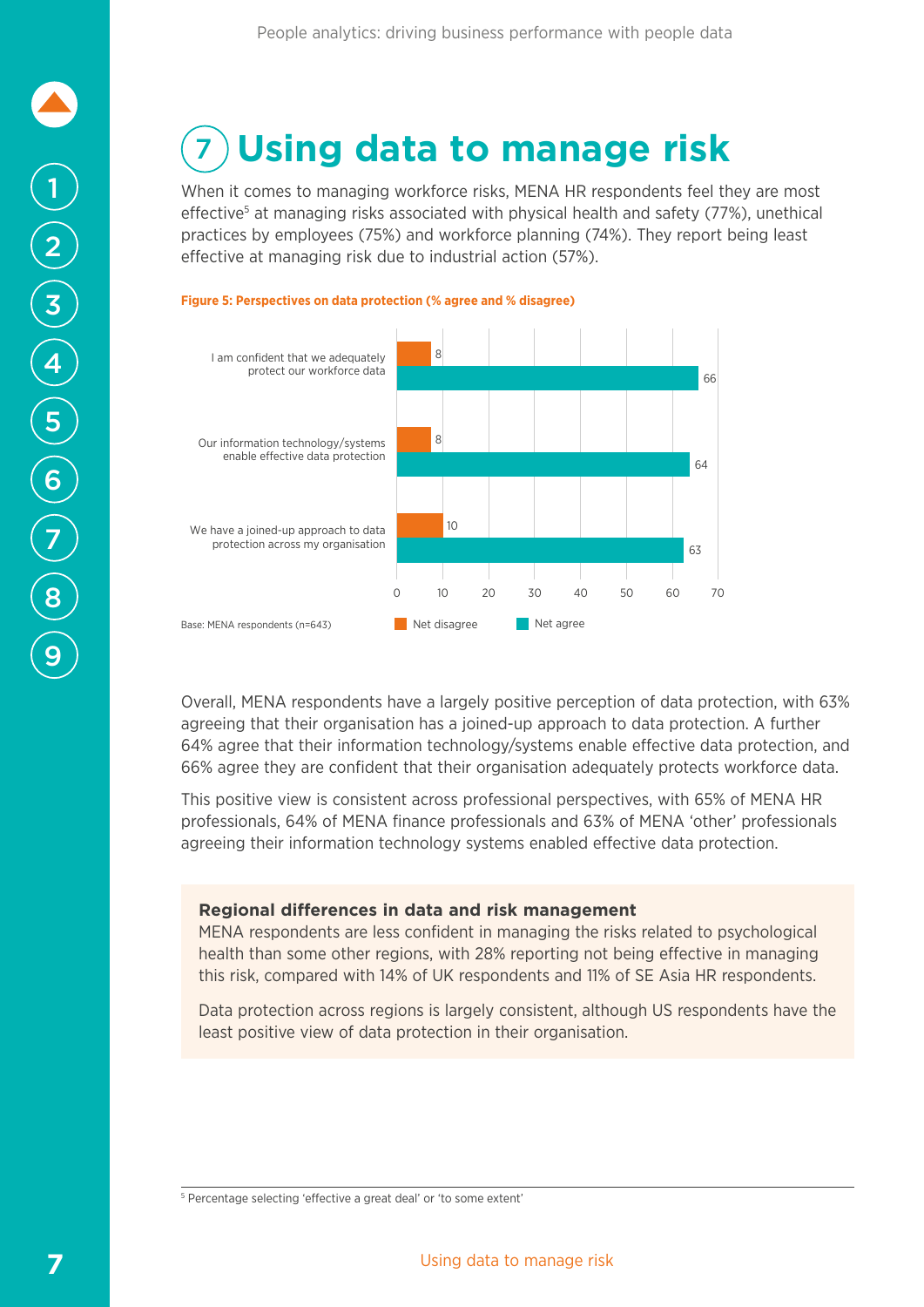### **(8) The impact of AI and automation**  $\rho$  and  $\rho$

The survey found that there is some shift towards automation of data science roles in the MENA region, with 43% agreeing their organisation is increasingly automating such roles.

Slightly fewer report using people data to predict the impact of AI and robotics on their workforce (37%), and 36% agree their organisations are using AI/machine learning to compile people data reports for business leaders.



#### **Figure 6: Impact of AI and automation on analytics in MENA organisations (% agree and % disagree)**

Global analysis suggests that people analytics culture is associated with preparedness for future trends and automation of analytics, with those operating a strong people analytics culture more likely to indicate that they are utilising AI, automating data science roles and using people data to predict the impact of AI/robotics on the workforce.<sup>6</sup>

With MENA respondents more likely than regions such as the UK and US to identify their organisation as having a strong analytics culture, it is clear that people analytics culture supports advanced use of people analytics.

### **Regional differences**

MENA respondents are far more likely to say their business is automating data science roles than UK (15%) and US (26%) respondents, but less likely to say this than SE Asia respondents (50%).

This trend continues for other aspects of automation, with 37% of MENA respondents indicating that HR in their organisation is using people data to predict the impact of AI on the workforce, compared with 47% of SE Asia respondents and just 24% of US respondents.

<sup>6</sup> Using AI and machine learning for reporting: F=240.189, p=0.000. Using data to predict impact of automation: F=266.251, p=0.000, automating data science roles: F=256.690, p=0.000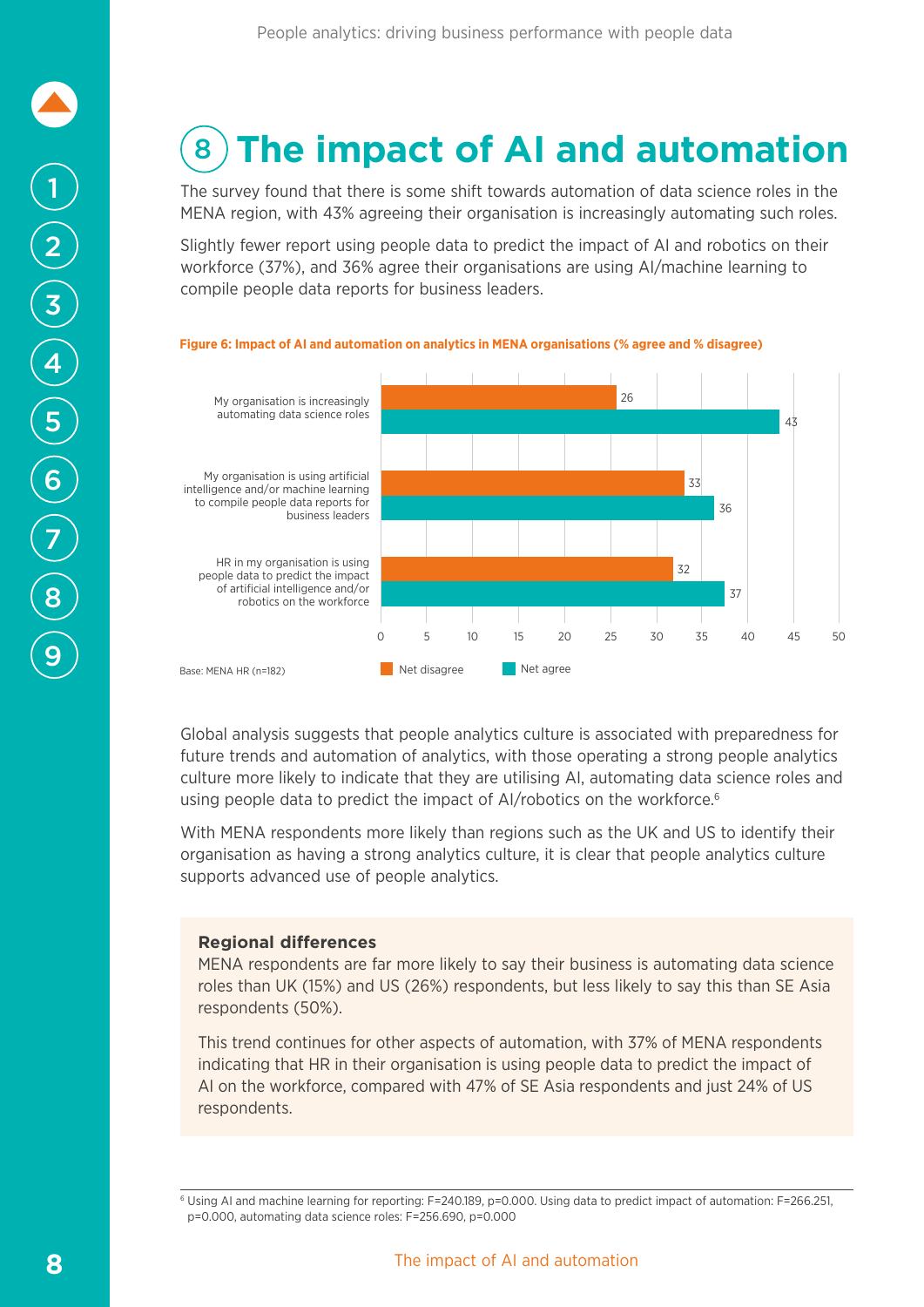# 9 **Conclusions**

An important story to emerge from this study is the impact of low skills and low confidence on the quality of outcomes from people analytics. This is apparent across regions, although MENA respondents indicate stronger people analytics cultures than UK and US respondents, and tend to use more data. However, more non-HR respondents in the MENA region suggest they don't trust the people data they receive than UK and US respondents, suggesting that the value and robustness of people analytics still needs to be an area of focus.

### **Recommendations**

There are several key areas people professionals should focus on to get the best outcomes from people analytics.

#### **Table 1: Key recommendations for MENA HR professionals**

| Develop people               | Senior HR professionals should look to build the skills and capabilities of their       |
|------------------------------|-----------------------------------------------------------------------------------------|
| analytics skills and         | functions for conducting people analytics, and focus on the development of robust       |
| <b>capabilities</b>          | and high quality analytics practices.                                                   |
| <b>Focus on building</b>     | Senior HR professionals should look to encourage other functions to make use of         |
| trust with key business      | people data in their decision making, and foster relationships built around trust and   |
| stakeholders                 | transparency, supported with people analytics insights.                                 |
| <b>Focus on building</b>     | HR practitioners should look to ensure that they take the opportunity to foster         |
| people analytics culture     | strong people analytics cultures by recognising its value and importance at the         |
| and behaviours               | strategic level.                                                                        |
| <b>Explore opportunities</b> | HR professionals globally should continue to explore the automation of key people       |
| to automate processes        | analytics activities, including the generation of regular reports for key stakeholders. |
| and activities where         | Automating this activity can potentially free up HR resource to focus on strategic      |
| possible                     | people analytics practices.                                                             |

Find out more: check out the full report at **[cipd.co.uk/peopleanalytics](http://www.cipd.co.uk/peopleanalytics)**